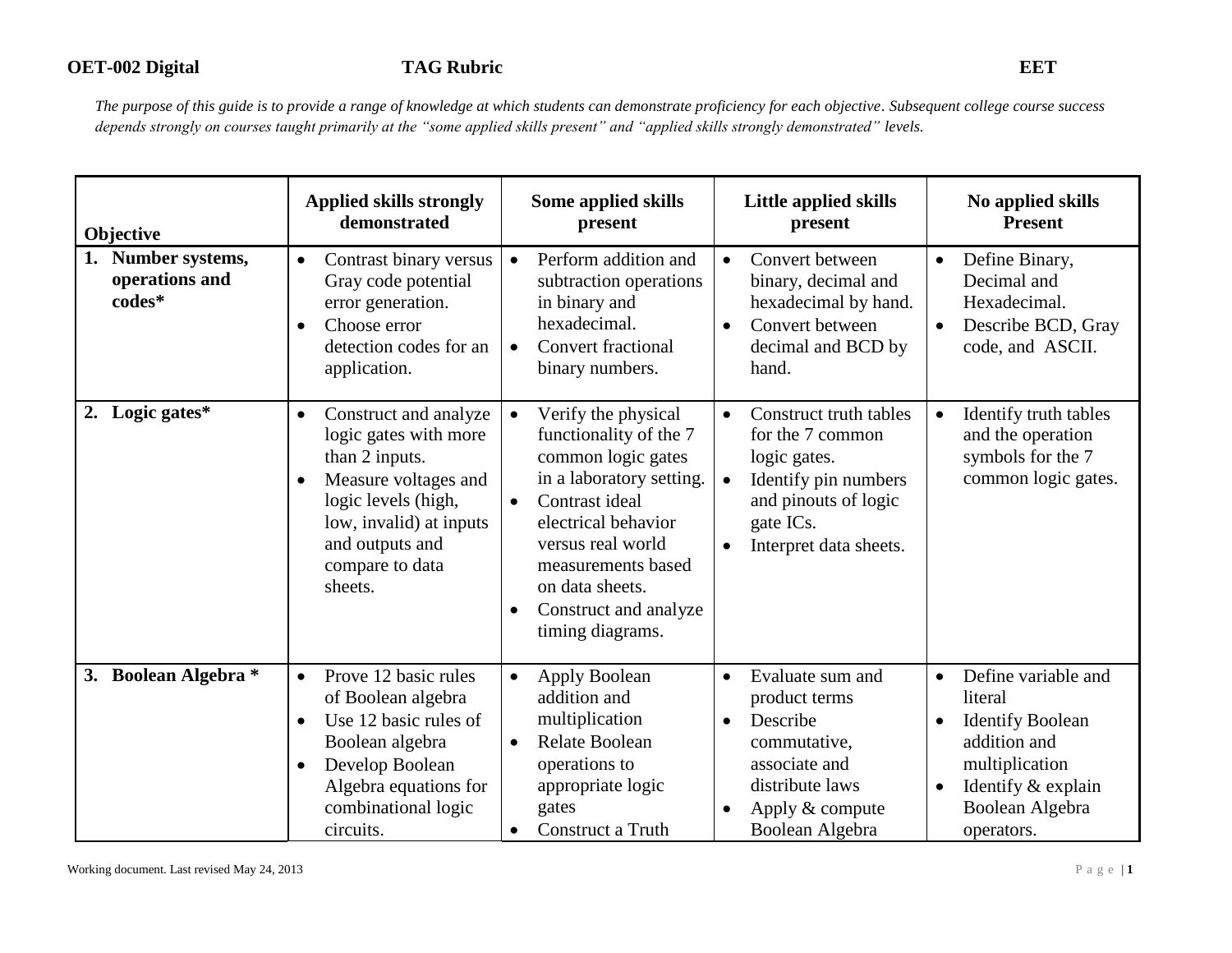| Objective                                                | <b>Applied skills strongly</b><br>demonstrated                                                                                                                                                                                                                                                                                                                                                                                                                                                    | Some applied skills<br>present                                                                                                                                                                                                                                                                                 | Little applied skills<br>present                                                                                                                                                                                                                                                                                                                                                                                         | No applied skills<br><b>Present</b>                                                                                                                                                                                                                                                            |
|----------------------------------------------------------|---------------------------------------------------------------------------------------------------------------------------------------------------------------------------------------------------------------------------------------------------------------------------------------------------------------------------------------------------------------------------------------------------------------------------------------------------------------------------------------------------|----------------------------------------------------------------------------------------------------------------------------------------------------------------------------------------------------------------------------------------------------------------------------------------------------------------|--------------------------------------------------------------------------------------------------------------------------------------------------------------------------------------------------------------------------------------------------------------------------------------------------------------------------------------------------------------------------------------------------------------------------|------------------------------------------------------------------------------------------------------------------------------------------------------------------------------------------------------------------------------------------------------------------------------------------------|
|                                                          | Develop SOP and<br>$\bullet$<br>POS Boolean Algebra<br>equations from Truth<br>Tables.                                                                                                                                                                                                                                                                                                                                                                                                            | Table output for a<br>combinational circuit<br>using Boolean<br>Algebra.                                                                                                                                                                                                                                       | operators to the 7<br>common logic gates.                                                                                                                                                                                                                                                                                                                                                                                |                                                                                                                                                                                                                                                                                                |
| DeMorgan's<br>4.<br>theorem and logic<br>simplification* | Simplify a logic<br>$\bullet$<br>expression by<br>applying Boolean<br>algebra and<br>DeMorgan's theorem<br>Simplify a logic<br>$\bullet$<br>expression by<br>applying K map.<br><b>Simplify Boolean</b><br>Algebra equations<br>using the 12 basic<br>laws of simplification<br>& DeMorgan's<br>theorem.<br>Predict simplified<br>SOP equations from<br>K-maps.<br>Predict simplified<br>POS equations from<br>K-maps.<br>Prove simplified<br>$\bullet$<br>equations match<br>original equations. | Develop a truth table<br>$\bullet$<br>and K map from a<br>Boolean expression<br>Compare the circuits<br>$\bullet$<br>to match both sides of<br>the 12 basic laws of<br>simplification.<br>Deduce how to group<br>$\bullet$<br>1's in a SOP K-maps.<br>Deduce how to group<br>$\bullet$<br>0's in a POS K-maps. | Explain the<br>$\bullet$<br>equivalency between<br>NAND and Negative-<br>OR gate and NOR<br>and Negative-AND<br>gate using<br>DeMorgan's theorem<br>Evaluate a sum-of-<br>$\bullet$<br>products (SOP)<br>expression<br>Apply DeMorgan's<br>$\bullet$<br>theorem to<br>combinational logic<br>circuits.<br>Show how to place<br>$\bullet$<br>1's in a SOP K-map.<br>Show how to place<br>$\bullet$<br>0's in a POS K-map. | Describe DeMorgan's<br>$\bullet$<br>theorem<br>Derive logic<br>$\bullet$<br>expression for a given<br>logic circuit<br>Define DeMorgan's<br>theorem for NAND<br>and NOR gates.<br>Identify the 12 basic<br>laws of simplification.<br>Draw & label 2,3,4, &<br>5 variable K-maps.<br>$\bullet$ |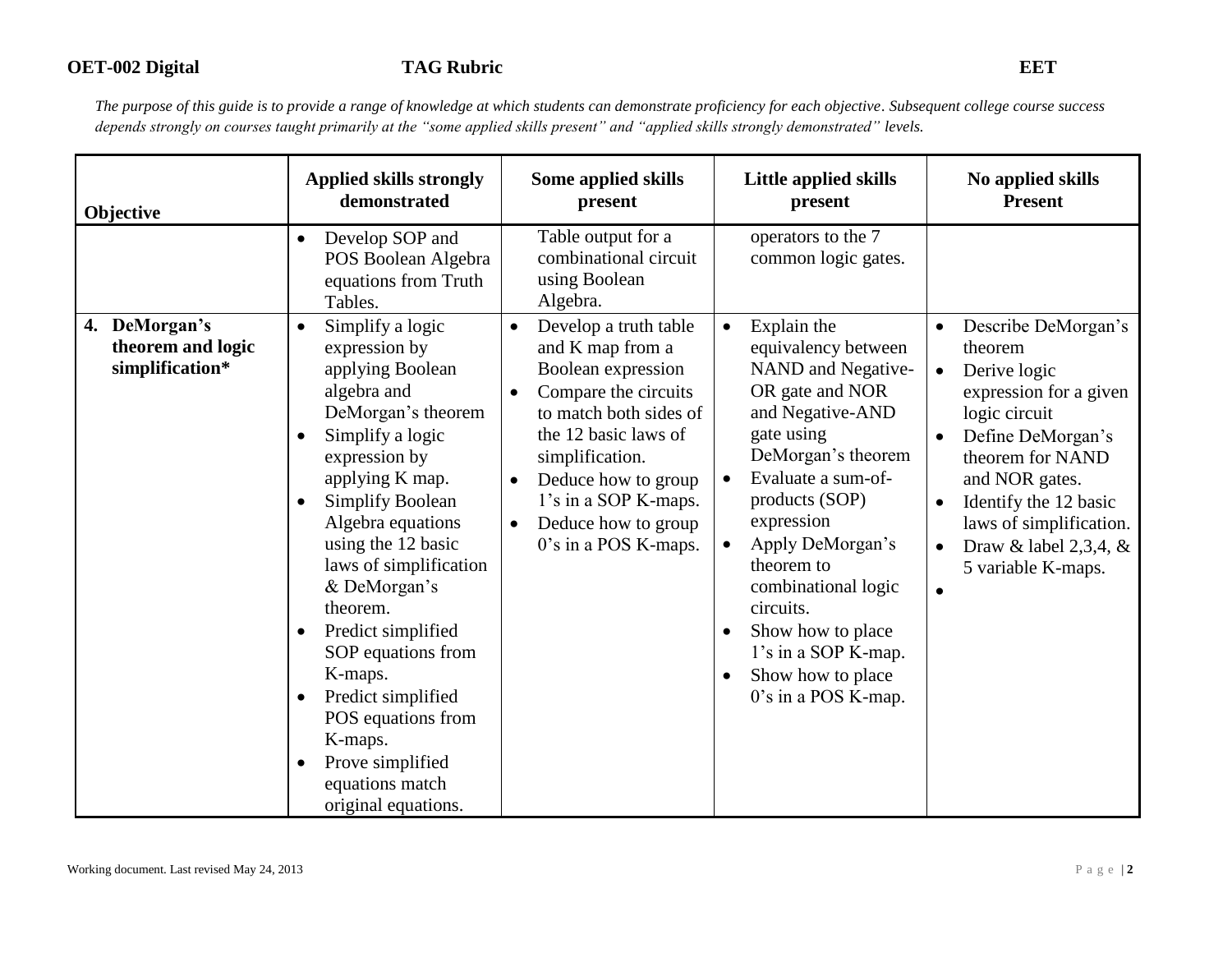| Objective                           | <b>Applied skills strongly</b><br>demonstrated                                                                                                                                                                                                                                                                                                                                  | Some applied skills<br>present                                                                                                                               | Little applied skills<br>present                                                                                                                                                                                              | No applied skills<br><b>Present</b>                                                                                                                                                                                                            |
|-------------------------------------|---------------------------------------------------------------------------------------------------------------------------------------------------------------------------------------------------------------------------------------------------------------------------------------------------------------------------------------------------------------------------------|--------------------------------------------------------------------------------------------------------------------------------------------------------------|-------------------------------------------------------------------------------------------------------------------------------------------------------------------------------------------------------------------------------|------------------------------------------------------------------------------------------------------------------------------------------------------------------------------------------------------------------------------------------------|
| 5. Combinational logic<br>circuits* | Design and build a<br>$\bullet$<br>simplified<br>combinational circuit<br>from a Boolean<br>output expression<br>Troubleshoot a<br>$\bullet$<br>combinational circuit<br>with appropriate tools<br>Construct & evaluate<br>$\bullet$<br>a Combinational<br>circuit from a<br>schematic.<br>Construct & evaluate<br>a Combinational<br>circuit from a written<br>logic scenario. | Derive a logic circuit<br>$\bullet$<br>from a given truth<br>table or a K map                                                                                | Produce a Truth Table<br>for a Combinational<br>circuit.<br>Construct a K map<br>$\bullet$<br>from a truth table or<br>logic circuit<br>Write the Boolean<br>$\bullet$<br>output expression for<br>a combinational<br>circuit | Identify various logic<br>gates in a<br>combinational circuit<br>Define combinational<br>$\bullet$<br>logic circuits<br>List all input<br>combinations for a<br>circuit.<br>Draw schematics with<br>$\bullet$<br>correct symbols with<br>ECAD. |
| 6. Encoders/decoders*               | Build and<br>$\bullet$<br>troubleshoot a<br>74LS47 7-segment<br>display circuit<br>Design a logic circuit<br>to decode or encode                                                                                                                                                                                                                                                | Analyze how to<br>$\bullet$<br>cascade encoders and<br>decoders.<br>Develop truth table<br>$\bullet$<br>based on the function<br>of decoders and<br>encoders | Explain the number of<br>$\bullet$<br>input and output bits<br>for a decoder and<br>encoder<br>Identify the gates<br>$\bullet$<br>needed for a simple<br>encoder and decoder.                                                 | Define encoder and<br>$\bullet$<br>decoder<br>Describe the function<br>$\bullet$<br>of binary-to-decimal<br>decoder and decimal-<br>to-BCD encoder                                                                                             |
| 7. Multiplexers/demulti<br>plexers* | Wire and troubleshoot<br>$\bullet$<br>multiplexers/demultip<br>lexers circuits<br>Design a multiplexer<br>to satisfy a logic                                                                                                                                                                                                                                                    | Expand<br>$\bullet$<br>multiplexers/demultip<br>lexers to handle more<br>data lines<br>Simplify the output<br>$\bullet$                                      | Develop truth table<br>$\bullet$<br>based on the<br>operation of<br>multiplexers/demultip<br>lexers                                                                                                                           | Describe the<br>$\bullet$<br>operation and<br>function of<br>multiplexers/demultip<br>lexers                                                                                                                                                   |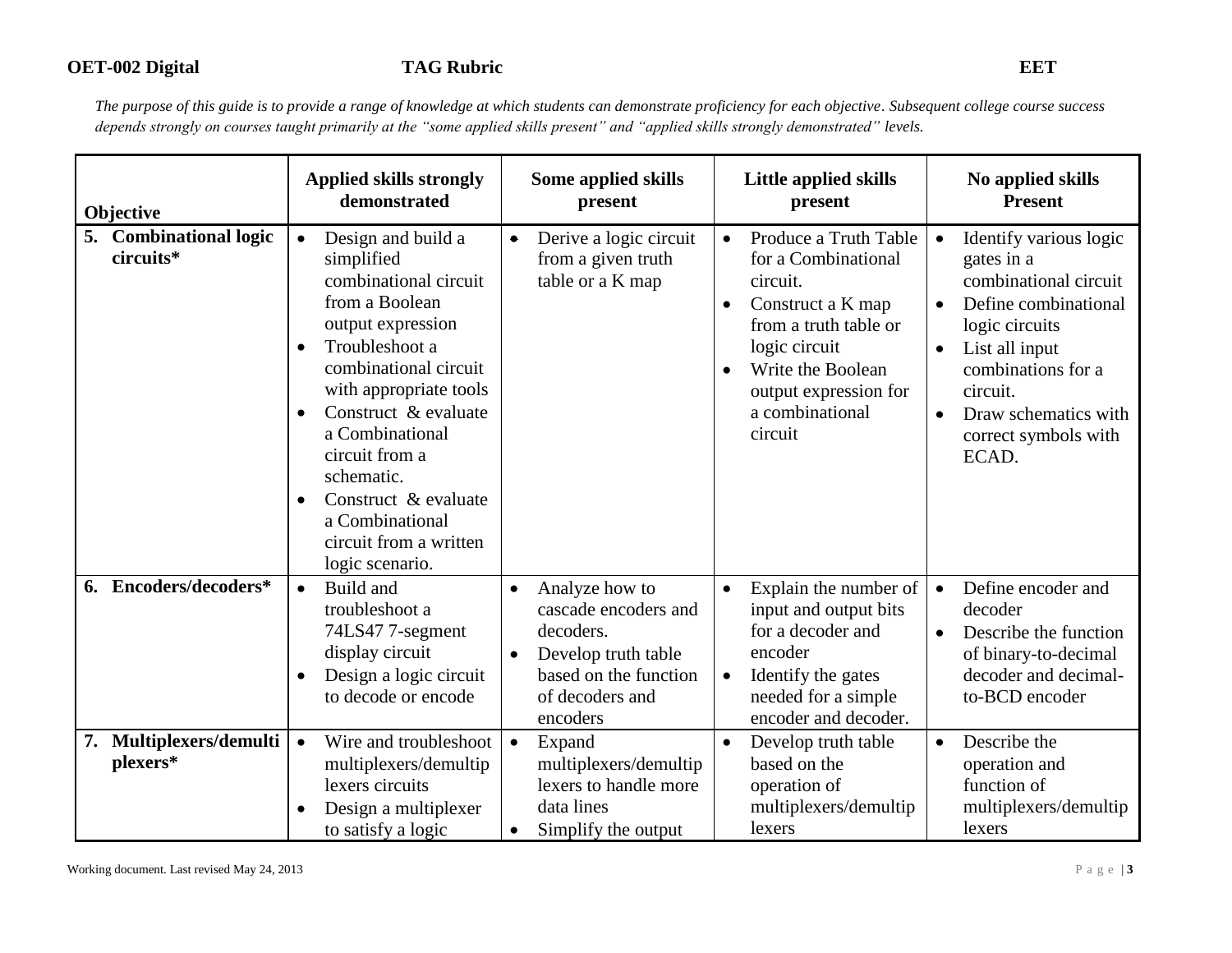| Objective                                     | <b>Applied skills strongly</b><br>demonstrated                                                                                                         | Some applied skills<br>present                                                                                                                                                            | <b>Little applied skills</b><br>present                                                                                                                                                                                                                                                                                                                                                                                    | No applied skills<br><b>Present</b>                                                                                                                                                 |
|-----------------------------------------------|--------------------------------------------------------------------------------------------------------------------------------------------------------|-------------------------------------------------------------------------------------------------------------------------------------------------------------------------------------------|----------------------------------------------------------------------------------------------------------------------------------------------------------------------------------------------------------------------------------------------------------------------------------------------------------------------------------------------------------------------------------------------------------------------------|-------------------------------------------------------------------------------------------------------------------------------------------------------------------------------------|
|                                               | scenario.<br>Design a<br>$\bullet$<br>demultiplexer to<br>satisfy a logic<br>scenario.                                                                 | expression of<br>multiplexers/demultip<br>lexers<br>Analyze how to use a<br>$\bullet$<br>multiplexer as a<br>function generator.                                                          | Describe 74HC157<br>multiplexer and<br>74HC154<br>demultiplexer<br>Draw the logic<br>$\bullet$<br>diagram of<br>multiplexers/demultip<br>lexers<br>Explain the uses of a<br>multiplexer & a<br>demultiplexer.                                                                                                                                                                                                              | Describe applications<br>$\bullet$<br>of<br>multiplexers/demultip<br>lexers<br>Define a multiplexer<br>& a demultiplexer.                                                           |
| 8. Adders, subtractors,<br>ALU <sub>s</sub> * | Design and build<br>$\bullet$<br>adder and other ALU<br>circuits with proper<br>logic gates.<br>Troubleshoot the<br>ALU circuits with<br>proper tools. | Draw logic diagrams<br>$\bullet$<br>of half-adder, full-<br>adder and other ALUs<br>Expand adders to<br>$\bullet$<br>multiple bits.<br>Analyze & apply<br>$\bullet$<br>commercial adders. | Develop the truth<br>$\bullet$<br>tables of half-adder,<br>full-adder and other<br><b>ALUs</b><br>Simplify the output<br>$\bullet$<br>expression of half-<br>adder, full-adder and<br>other ALUs<br>Apply adders to solve<br>$\bullet$<br>multi-bit addition.<br>Explain two's<br>$\bullet$<br>compliment use for<br>negative numbers.<br>Apply two's<br>$\bullet$<br>compliment to<br>convert negative<br>binary numbers. | Describe the function<br>$\bullet$<br>of a half-adder and<br>full-adder<br>Describe the function<br>of other ALUs<br>Explain how adders<br>$\bullet$<br>can be used to<br>subtract. |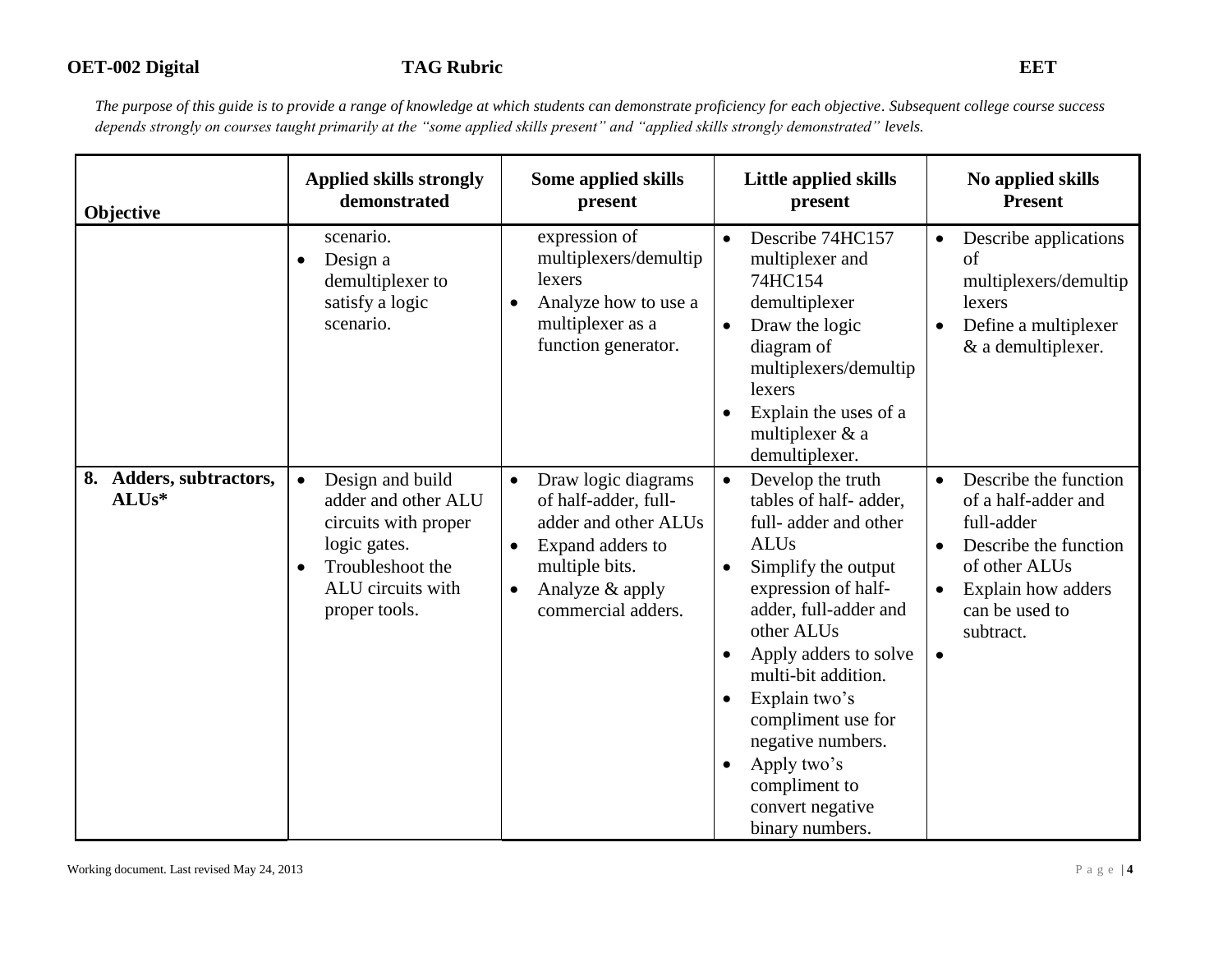# **OET-002 Digital TAG Rubric EET**

| Objective                                       | <b>Applied skills strongly</b><br>demonstrated                                                                                                                                                                                                                                                                                                                                                                                                                | Some applied skills<br>present                                                                                                                                                                                                                                                                                                 | Little applied skills<br>present                                                                                                                                                                                                                                                                                                                                | No applied skills<br><b>Present</b>                                                                                                                                                                                                                   |
|-------------------------------------------------|---------------------------------------------------------------------------------------------------------------------------------------------------------------------------------------------------------------------------------------------------------------------------------------------------------------------------------------------------------------------------------------------------------------------------------------------------------------|--------------------------------------------------------------------------------------------------------------------------------------------------------------------------------------------------------------------------------------------------------------------------------------------------------------------------------|-----------------------------------------------------------------------------------------------------------------------------------------------------------------------------------------------------------------------------------------------------------------------------------------------------------------------------------------------------------------|-------------------------------------------------------------------------------------------------------------------------------------------------------------------------------------------------------------------------------------------------------|
|                                                 |                                                                                                                                                                                                                                                                                                                                                                                                                                                               |                                                                                                                                                                                                                                                                                                                                | Explain carry/borrow<br>inputs and outputs.<br>$\bullet$                                                                                                                                                                                                                                                                                                        |                                                                                                                                                                                                                                                       |
| <b>Flip-flops and</b><br>9.<br>related devices* | Wire flip-flops with<br>$\bullet$<br>understanding of<br>"preset", "clear" and<br>"clock"<br>Discuss the operating<br>characteristics such as<br>propagation delay,<br>hold time and set-up<br>time.<br>Interpret the<br>applications such as<br>timers<br>Construct timing<br>diagrams for latches<br>and F-F's.<br>Design & construct<br>latches $&$ F-F's for<br>various applications.<br>Design power on reset<br>(POR) circuitry for<br>latches & F-F's. | Identify and draw<br>$\bullet$<br>logic diagrams of<br>various flip-flops<br>Recognize the<br>$\bullet$<br>difference among S-<br>R, D and J-K flip-<br>flops<br>Explain the difference<br>between<br>combinational and<br>sequential circuits<br>Analyze & Compare<br>$\bullet$<br>asynchronous preset<br>& clear operations. | Explain clock pulses<br>$\bullet$<br>and edge-triggered<br>flip-flops<br>Explain the function<br>$\bullet$<br>of pulse transition<br>detector<br>Distinguish between a<br>positive and negative<br>edge-triggered flip-<br>flops<br>Draw Truth tables for<br>$\bullet$<br>latches & F-F's.<br>Produce Timing<br>$\bullet$<br>Diagrams for latches<br>$&$ F-F's. | Describe structure,<br>$\bullet$<br>operation and<br>application of various<br>types of latches<br>Distinguish between<br>latches and flip-flops<br>Identify latches & F-<br>F's by their schematic<br>symbols.<br>Explain latch & F-F<br>operations. |
| 10. Counters*                                   | Determine and<br>$\bullet$<br>modify the modulus<br>of a counter<br>Identify and wire                                                                                                                                                                                                                                                                                                                                                                         | Analyze the operation<br>$\bullet$<br>of decade<br>asynchronous<br>counters                                                                                                                                                                                                                                                    | Construct truth table<br>$\bullet$<br>for a sequential logic<br>circuit<br>Analyze counter<br>$\bullet$                                                                                                                                                                                                                                                         | Define the counters<br>$\bullet$<br>Describe the<br>operation of a 2 bit<br>asynchronous counter                                                                                                                                                      |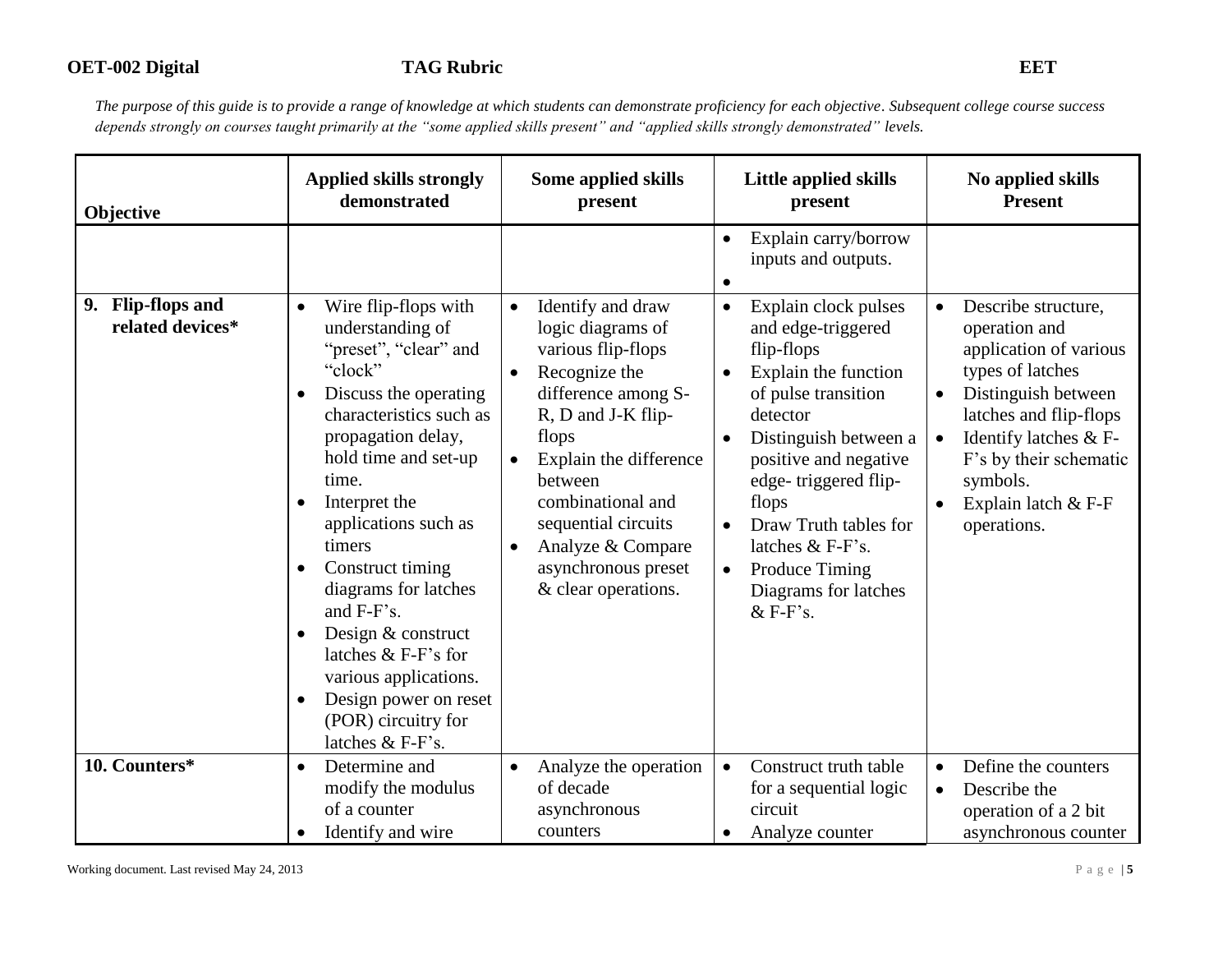| Objective                  | <b>Applied skills strongly</b><br>demonstrated                                                                                                                                                                                                                                                      | Some applied skills<br>present                                                                                                                                       | <b>Little applied skills</b><br>present                                                                                                                                                                                                                    | No applied skills<br><b>Present</b>                                                                                                                                                                                                                                   |
|----------------------------|-----------------------------------------------------------------------------------------------------------------------------------------------------------------------------------------------------------------------------------------------------------------------------------------------------|----------------------------------------------------------------------------------------------------------------------------------------------------------------------|------------------------------------------------------------------------------------------------------------------------------------------------------------------------------------------------------------------------------------------------------------|-----------------------------------------------------------------------------------------------------------------------------------------------------------------------------------------------------------------------------------------------------------------------|
|                            | various types of<br>counters such as<br>up/down counters<br>Design a counter with<br>specified sequence<br>states<br>Construct timing<br>diagrams for std. $&$<br>truncated counters.                                                                                                               | Analyze the operation<br>$\bullet$<br>of synchronous<br>counters<br>Analyze the<br>$\bullet$<br>difference between<br>asynchronous and<br>synchronous counters       | timing diagrams<br>Explain & apply<br>$\bullet$<br>synchronous &<br>asynchronous<br>cascading.                                                                                                                                                             | Identify counters by<br>$\bullet$<br>their schematic<br>symbols.<br>Explain event<br>$\bullet$<br>counting $&$ timing.<br>Explain synchronous<br>& asynchronous<br>counters.<br>Define binary $\&$<br>$\bullet$<br>decimal (BCD)<br>counters.                         |
| 11. Shift registers*       | Interpret applications<br>$\bullet$<br>of shift registers such<br>as counters, time<br>delay and data<br>converter<br>Wire and troubleshoot<br>shift register<br>Construct timing<br>diagrams for various<br>shift registers.<br>Design & construct<br>shift registers for<br>various applications. | Analyze the operation<br>$\bullet$<br>of other shift registers<br>such as bi-directional.<br>Draw the wave forms<br>$\bullet$<br>of the output of shift<br>registers | Describe the structure<br>$\bullet$<br>and operation of serial<br>in/serial out, serial<br>in/parallel out,<br>parallel in/serial out<br>and parallel in/parallel<br>out shift register<br>Identify & explain<br>Johnson & Ring<br>counters and their use. | Explain how a flip-<br>$\bullet$<br>flop stores and<br>transfer data<br>Identify logic symbols<br>of various shift<br>registers<br>Identify basic forms<br>$\bullet$<br>of data movement in<br>shift registers\<br>Explain event<br>$\bullet$<br>counting $&$ timing. |
| 12. Memory and<br>storage* | Describe the unique<br>$\bullet$<br>structure and<br>performance of flash<br>memory                                                                                                                                                                                                                 | Explain what RAMs<br>$\bullet$<br>are made of and how<br>they work<br><b>Explain what ROMs</b><br>$\bullet$                                                          | Describe the function<br>$\bullet$<br>of three types of buses<br>such as address, data<br>and control                                                                                                                                                      | Describe the basic<br>$\bullet$<br>organization of a<br>memory<br>Explain the capacity<br>$\bullet$                                                                                                                                                                   |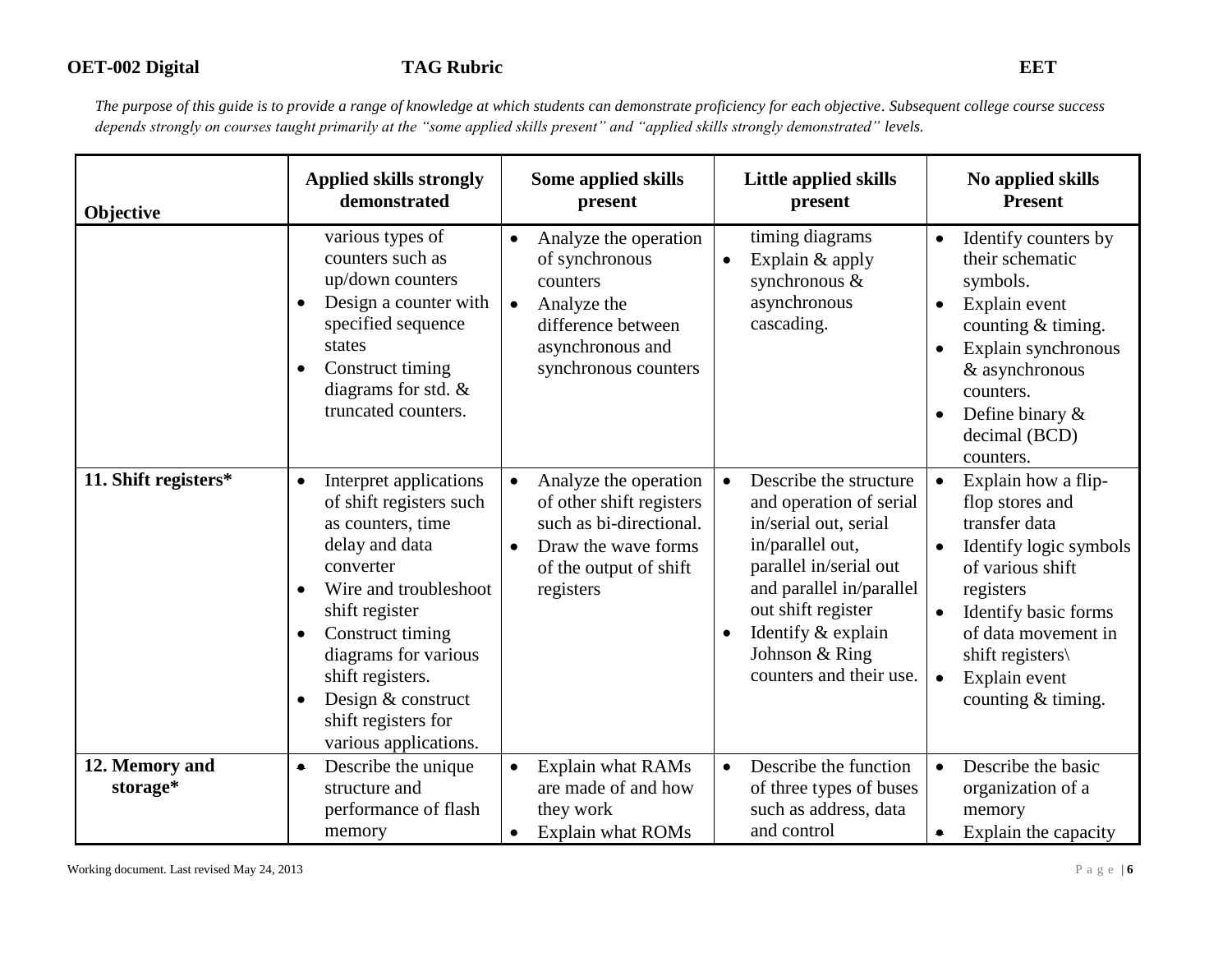| Objective                               | <b>Applied skills strongly</b><br>demonstrated                                                                                              | Some applied skills<br>present                                                                                                                                                                                                                                                                                                                            | Little applied skills<br>present                                                                                                                                                                                                                      | No applied skills<br><b>Present</b>                                                                                                                                                                                                                                                                                                                             |
|-----------------------------------------|---------------------------------------------------------------------------------------------------------------------------------------------|-----------------------------------------------------------------------------------------------------------------------------------------------------------------------------------------------------------------------------------------------------------------------------------------------------------------------------------------------------------|-------------------------------------------------------------------------------------------------------------------------------------------------------------------------------------------------------------------------------------------------------|-----------------------------------------------------------------------------------------------------------------------------------------------------------------------------------------------------------------------------------------------------------------------------------------------------------------------------------------------------------------|
|                                         | Design & construct<br>$\bullet$<br>circuitry for memory<br>expansion.<br>Design & construct<br>memory circuits for<br>various applications. | are made of and how<br>they work<br>Compare the RAM<br>$\bullet$<br>and ROM for their<br>advantages and<br>disadvantages.<br>Analyze techniques<br>for memory<br>expansion.                                                                                                                                                                               | Describe the basic<br>$\bullet$<br>read and write<br>operation<br>Identify & explain<br>RAM & ROM inputs<br>and outputs.<br>Compute address size<br>$\bullet$<br>and organization of<br>memory from inputs<br>& outputs.                              | and address of a<br>memory<br>Identify & explain<br>RAM & ROM inputs<br>and outputs.<br>Compute address size<br>and organization of<br>memory from inputs<br>& outputs.                                                                                                                                                                                         |
| 13. Integrated circuit<br>technologies* | Compare CMOS and<br>$\bullet$<br>TTL in term of their<br>performance<br>Build and measure a<br>few logic gates with<br>transistors          | Interpret the operation<br>$\bullet$<br>of various logic gates<br>such as inverters,<br><b>NAND</b> and NOR<br>gates implemented by<br><b>MOSFETs</b><br>Interpret the operation<br>of various logic gates<br>such as inverters,<br><b>NAND</b> and NOR<br>gates implemented by<br><b>BJTs</b><br>Compare performance<br>parameters of logic<br>families. | Read and obtain<br>$\bullet$<br>information from the<br>data sheet of IC<br>devices<br>Explain the basic<br>$\bullet$<br>operation of<br><b>MOSFETs and BJTs</b><br><b>Identify MOSFETs</b><br>$\bullet$<br>and BJTs by their<br>symbols<br>$\bullet$ | Discuss basic IC<br>$\bullet$<br>characteristics such as<br>logic levels, noise<br>margin and fan-out<br>Explain how<br>$\bullet$<br>propagation delay<br>affects the circuit<br>speed<br>List various logic<br>$\bullet$<br>families.<br>Identify various<br>packaging styles.<br>Define complexity<br>SSI through ULSI<br>(Gates through<br>microprocessors). |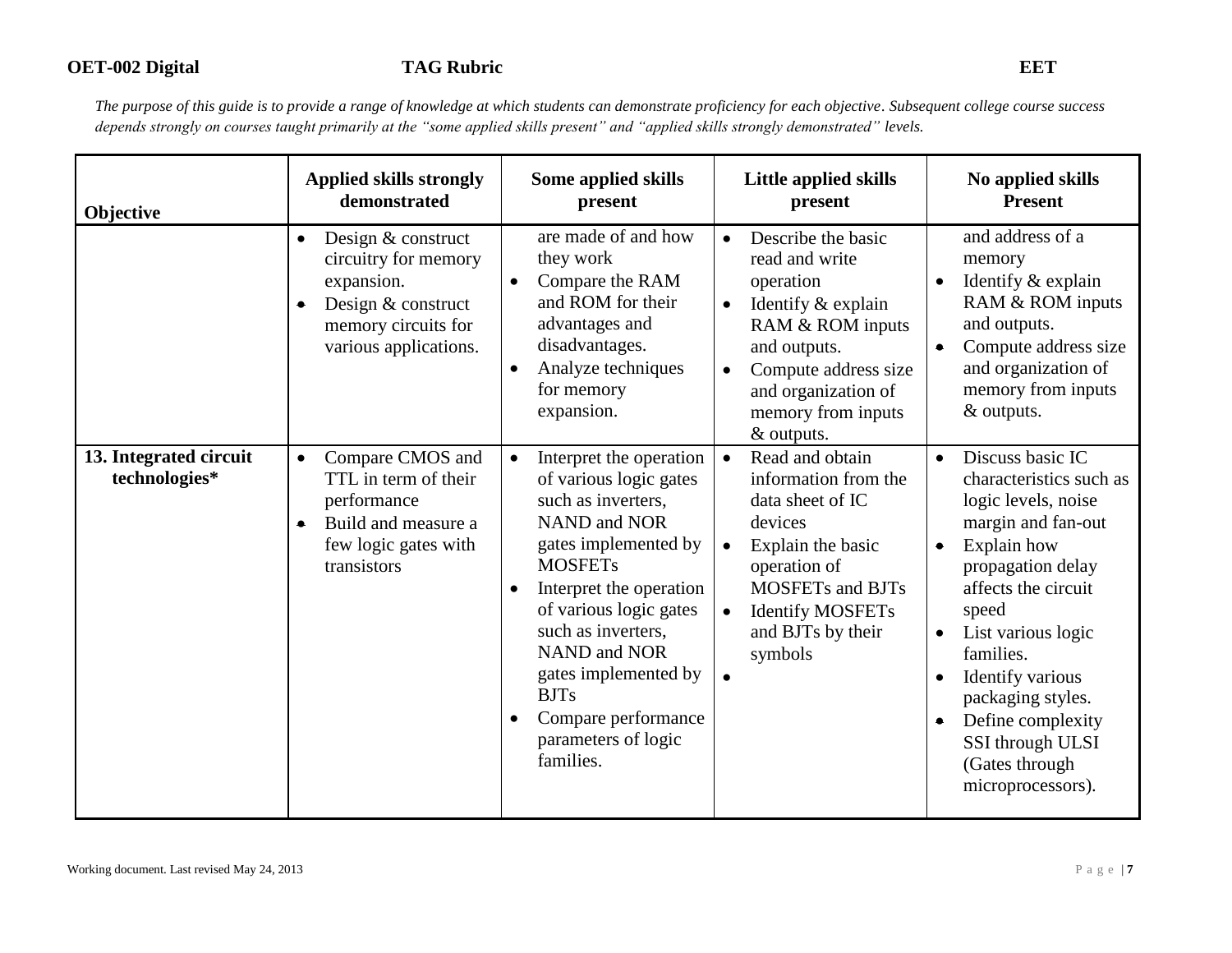| Objective                                                      | <b>Applied skills strongly</b><br>demonstrated                                                                                                                                             | Some applied skills<br>present                                                                                                                                                                                                                             | Little applied skills<br>present                                                                                                                                                                                                                               | No applied skills<br><b>Present</b>                                                                                                                                                                                                                                                                                                  |
|----------------------------------------------------------------|--------------------------------------------------------------------------------------------------------------------------------------------------------------------------------------------|------------------------------------------------------------------------------------------------------------------------------------------------------------------------------------------------------------------------------------------------------------|----------------------------------------------------------------------------------------------------------------------------------------------------------------------------------------------------------------------------------------------------------------|--------------------------------------------------------------------------------------------------------------------------------------------------------------------------------------------------------------------------------------------------------------------------------------------------------------------------------------|
| 14. VHDL topics                                                | Program a logic<br>$\bullet$<br>circuit using both text<br>and graph<br>Program, compile,<br>simulate, download<br>and run a logic circuit                                                 | Explain the entire<br>$\bullet$<br>design flow<br>Explain each step in<br>the design such as<br>simulation, synthesis<br>and download<br>Compare GAL's and<br>$\bullet$<br>PLA's.                                                                          | Distinguish between<br>$\bullet$<br>schematic and text<br>entry<br>Discuss the function<br>$\bullet$<br>of a compiler<br>Produce HDL<br>descriptions                                                                                                           | Define programmable<br>$\bullet$<br>logic device<br>Define hardware<br>$\bullet$<br>description language<br>Define HDL.<br>$\bullet$<br><b>Identify HDL</b><br>$\bullet$<br>programmers.                                                                                                                                             |
| 15. Introduction to<br>microprocessors,<br>computers and buses | Identify different<br>$\bullet$<br>levels of<br>programming<br>languages<br>Discuss how the<br>$\bullet$<br>interrupts work in a<br>computer<br>Write simple machine<br>language programs. | Describe the sequence<br>$\bullet$<br>of a standard process<br>in a microprocessor<br>Identify three types of<br>$\bullet$<br>buses<br>Compare high level<br>language and machine<br>language.<br>Compare polling and<br>$\bullet$<br>interrupt operation. | Describe what each<br>$\bullet$<br>component of a<br>computer does<br>List the basic<br>$\bullet$<br>components of a<br>microprocessor<br>Define and compare<br>$\bullet$<br>an OS and a user<br>program.<br>Explain the<br>$\bullet$<br>Fetch/execute system. | List the basic<br>$\bullet$<br>components of a<br>computer<br>Discuss the function<br>$\bullet$<br>of software and<br>hardware<br>List & explain std.<br>$\bullet$<br>computer buses.<br>List & explain a std.<br>$\bullet$<br>computer's CPU,<br>Memory, and I/O.<br>Define DMA, co-<br>$\bullet$<br>processors, &<br>multitasking. |
| 16. Introduction to digital<br>signal processing<br>(DSP)      | Name the basic<br>$\bullet$<br>elements in a DSP<br>Explain how a DSP<br>$\bullet$<br>works<br>Wire and troubleshoot<br>$\bullet$<br>ADC and DAC                                           | Explain the operation<br>$\bullet$<br>of various types of<br>ADC and DAC<br>Analyze errors caused<br>by conversions.                                                                                                                                       | Discuss the sampling<br>$\bullet$<br>theorem<br>Discuss the purpose<br>$\bullet$<br>of filtering and<br>sample-and-hold<br>function                                                                                                                            | State the purpose of<br>$\bullet$<br>ADC and DAC<br>Define DSP.<br>$\bullet$                                                                                                                                                                                                                                                         |